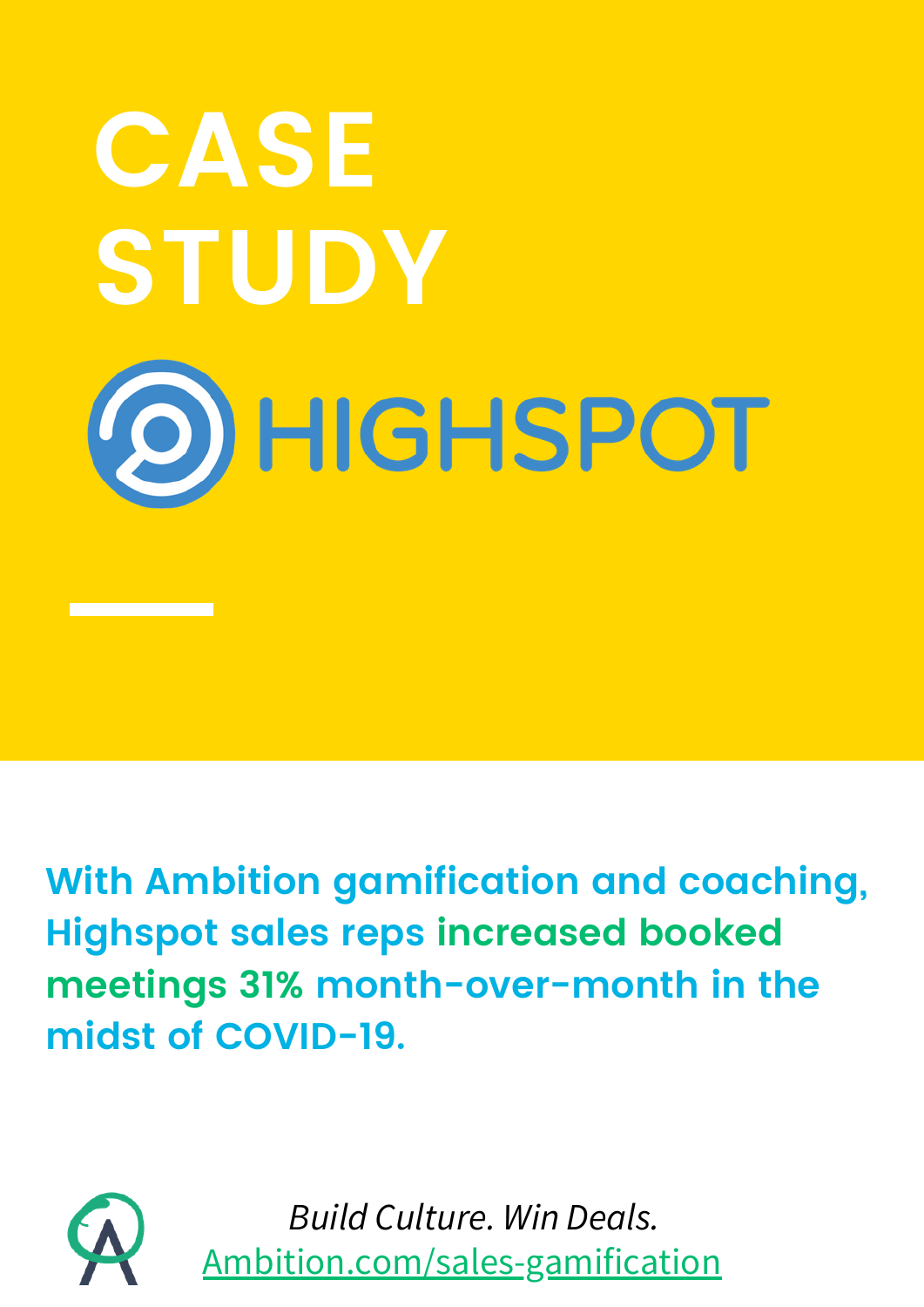# **ABOUT<br>
OHIGHSPOT**

**Highspot** delivers the industry's most advanced sales enablement tools and software for improving marketing effectiveness and increasing sales.

**Industry:** SalesTech **[Headquarters:](http://payscape.com/registration/)** Seattle **Ambition seats**:150



Joseph McHugh . 2nd Manager of Superstars @ Highspot<br>1w • ©

Want to talk social distancing? Nobody on my team is within 2,000 miles of me.

I'm in Pittsburgh, My team is in Seattle, California, and Arizona.

This has led me to do some pretty weird & to keep morale high. (See my outfit below)

Yesterday we ran a call blitz over Zoom, and to replace the music they usually get it the office, I thought it would be fun to DJ while they dialed.

So yes, that's me, Shaquille O'Neal jersey and all, pumping out nothing but 90's hip hop for 60 minutes  $\frac{1}{2}$   $\frac{1}{2}$ 

Don't let WFH keep you from FUN.

Let me know what you think of this idea, my outfit, or anything else you have been doing to keeps spirits high @



 $\sim$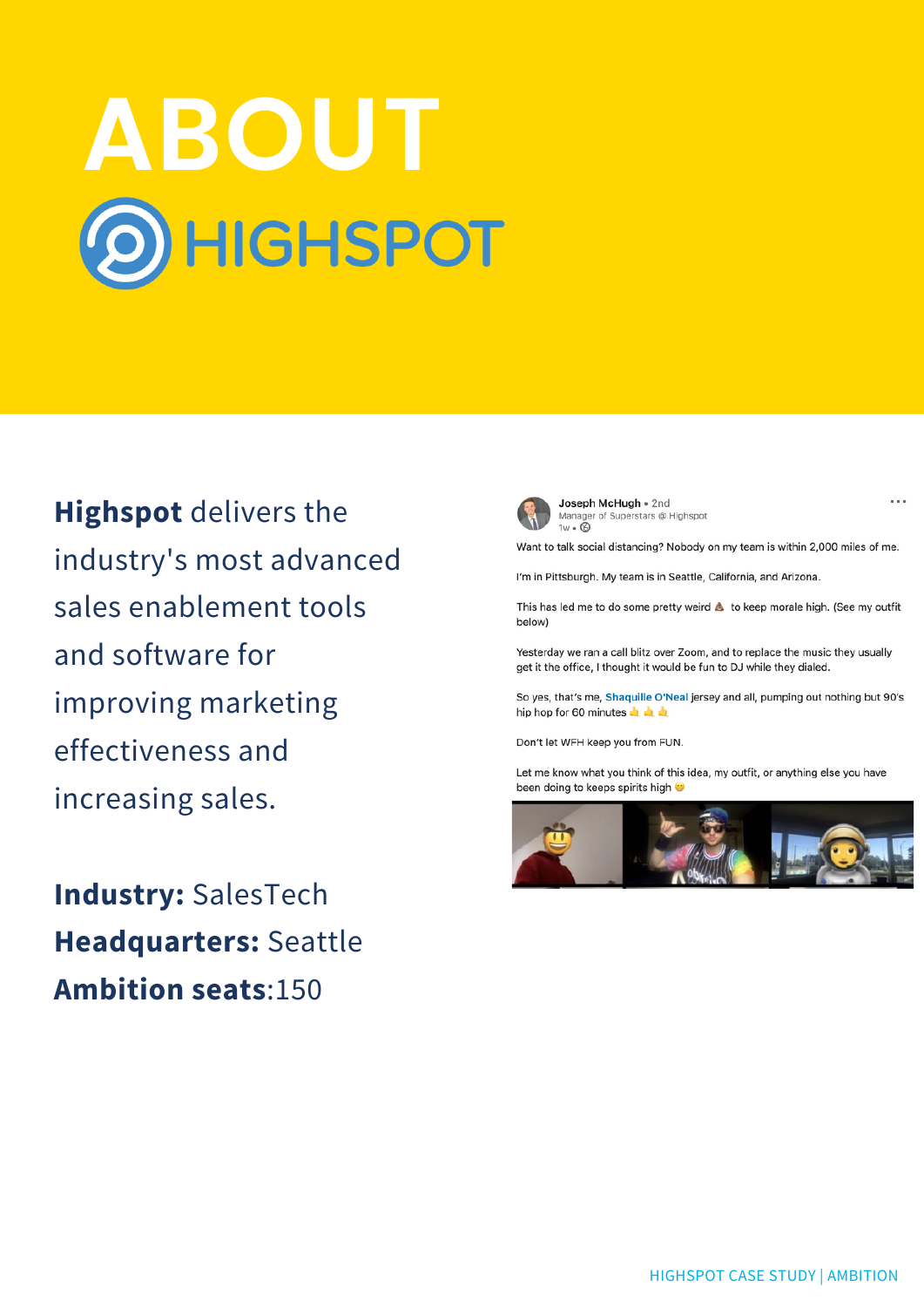## **IMPACT NUMBERS**

#### **Impact numbers:**

- 31% increase in meetings scheduled
- 19% conversations that convert into scheduled meetings
- 43% increase in SQLs
- 29% increase in personalized activities

#### **Quote:**

"Gaining visibility on where I stand on my weekly/monthly metrics and goals is a huge benefit. Yes, I had some access to these reports via Salesforce prior to Ambition, but their technology serves up the data in a way that is impactful and actionable."

— HARRISON M, SR. ADR, HIGHSPOT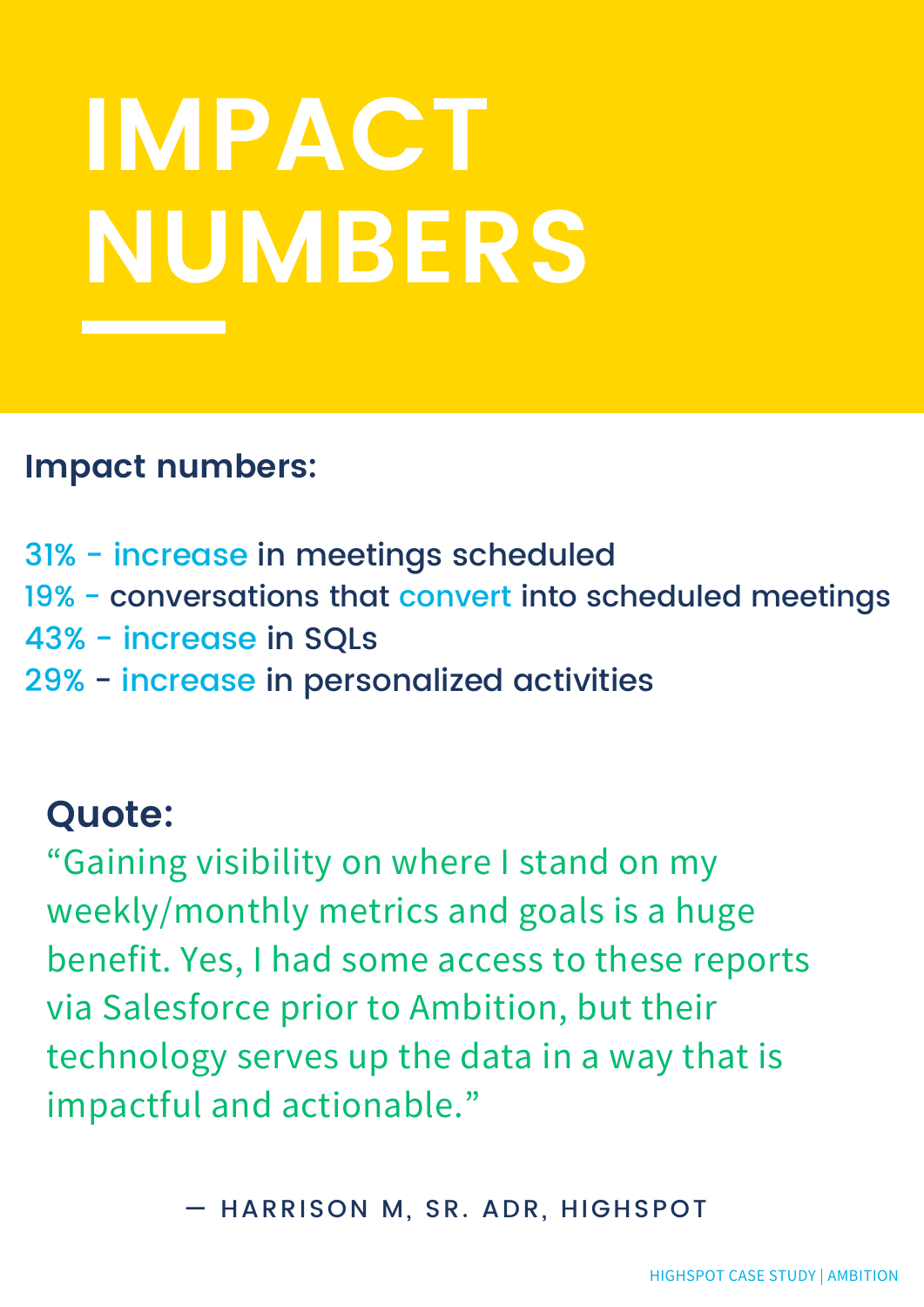### **IMPROVING PERFORMANCE WHEN GOING REMOTE ISN'T EXACTLY VOLUNTARY**

Highspot implemented Ambition right as the team was forced to move remote with the onset of COVID-19

#### **The Challenge:**

<u> Tanzania (h. 1878).</u>

**The Highspot sales team** needed a way to roll out a standard reporting initiative because **there was no way to track their KPIs or analytics**. They needed reps and managers to be able to *quantify their performance* **improving both inputs and outputs**. They sought a platform that would generate **stronger engagement from both reps and managers and deliver more visibility across the organization.** They came to Ambition seeking a system to **unify 11 teams** - 7 core ADRs, 3 Sr. ADRs and 1 EMEA team.

#### **The Solution:**

**Engagement**-- The Highspot sales leadership used Ambition **scorecards** and **competitions** to drive adoption and CRM engagement-- getting reps to log all activity into their CRM. The competitions not only encourage data inputs and data hygiene, but they motivate the team to increase overall activity output through the **gamification** aspect. The Ambition scorecard flexibility allowed the Highspot team needed to track complex metrics.

**Quantifying performance** — Highspot is able to utilize Ambition **conversion rate metrics** to quantify performance as opposed to simply logging totals of various inputs. To drive greater activity input, the team uses **competitions, activity scoring and leaderboards**. To measure the outputs, the team is able to use the Ambition **performance quadrants, objective scoring and analytics tools**. To go beyond simply measuring performance into improving it, the Highspot team uses Ambition **coaching**.

**Visibility and reporting**- A company-wide initiative when coming to Ambition was increasing visibility into sales KPIs. Highspot uses Ambition **TVs** to broadcast important **metrics, reports and dashboards** to the company. The **goal tracking** and KPI updates are automated; saving the team hours on running and emailing reports manually.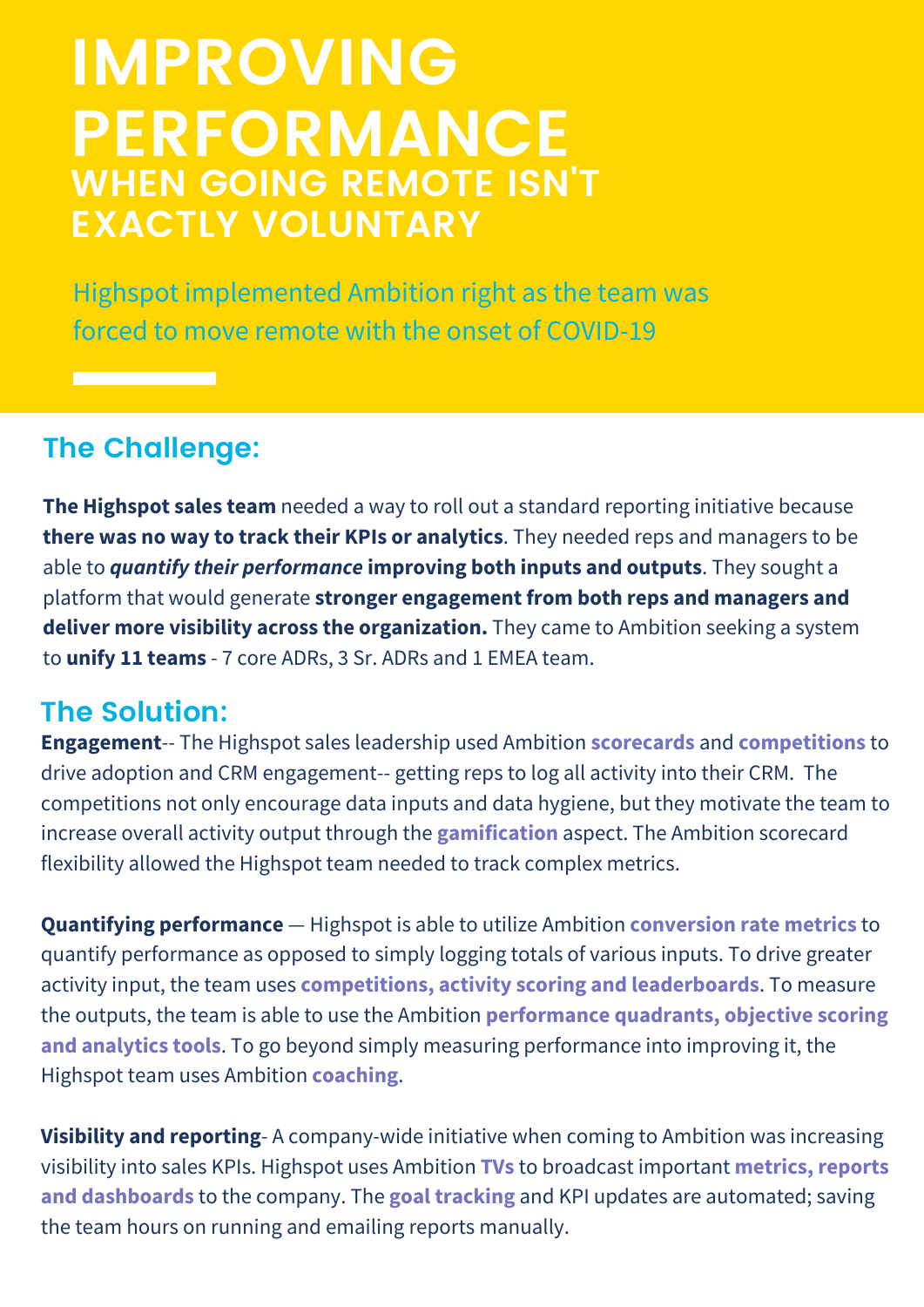### **HOW THEY DID IT**

#### **The Setup:**

#### **SDR Scorecards:**

**Weekly activity cards**: 960 dials and 1.6k personalized activities **Monthly objective cards**: 32 SQLs and 16 pipeline opportunities

#### **Competitions:**

*Team vs. Team challenges***:** Scoring: 50pts per SQL, 25pts per meeting scheduled, 10pts per convo, 2pts per voicemail, 1 pt per call with no voicemail. Prize: gift cards for whole team or free lunch.

*Head to Head challenges:* Several call blitz variations. Scoring: 25 pts for meeting scheduled, 10 points per convo, 2pts per voicemail, 1 pt per call with no voicemail. Prize: The glory of the leaderboard

**Metrics:** Highspot tracks conversations, dials, meetings scheduled, meetings held, voicemails, sequence activities, opportunities and SQLs across various teams in the org.

#### **The Results:**

Through regularly scheduled challenges, team competitions, and the accountability from implementing scorecards, Highspot saw week-over-week lifts in dials, conversations, voicemails and scheduled meetings. Also, all early leading indicator metrics began trending up. In turn, they saw big gains in lagging indicator metrics like number of new SQLs. In just two months, the team saw:

**31% increase of in meetings scheduled 19% of conversations convert into scheduled meetings on average 43% increase in SQLs 29% increase in personalized activities**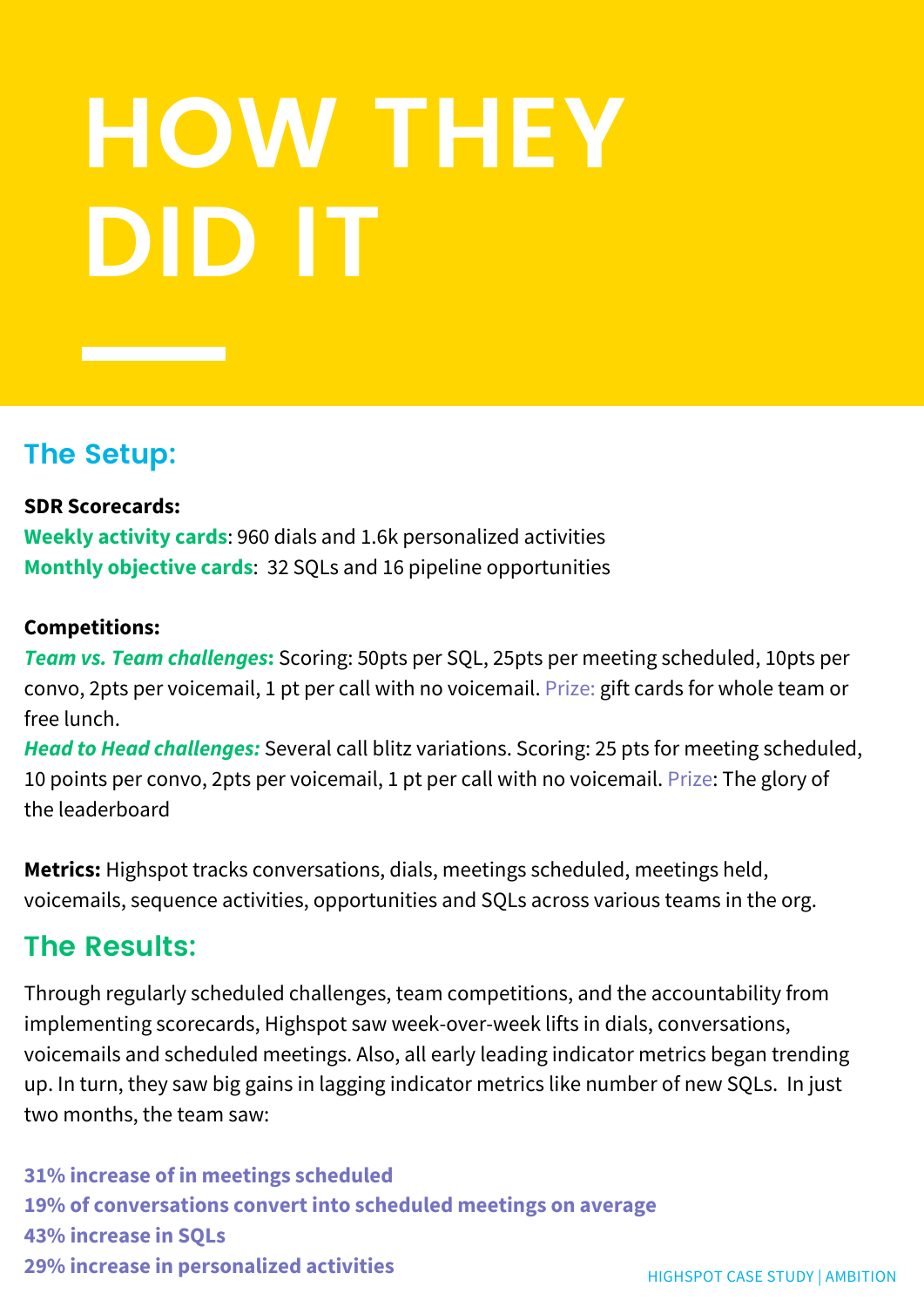## **CONCLUSION**

Highspot leveraged gamification in strategic ways early on in their adoption of Ambition and saw an immediate increase in discretionary effort from sales reps. The results were: more meetings set, more conversations, and best of all, more conversions. Next up? They'll dive into Ambition's coaching platform to focus on the pitch, dialing the right ICP, and continue to drive conversion rates through the roof.



#### **Meetings scheduled month over month**